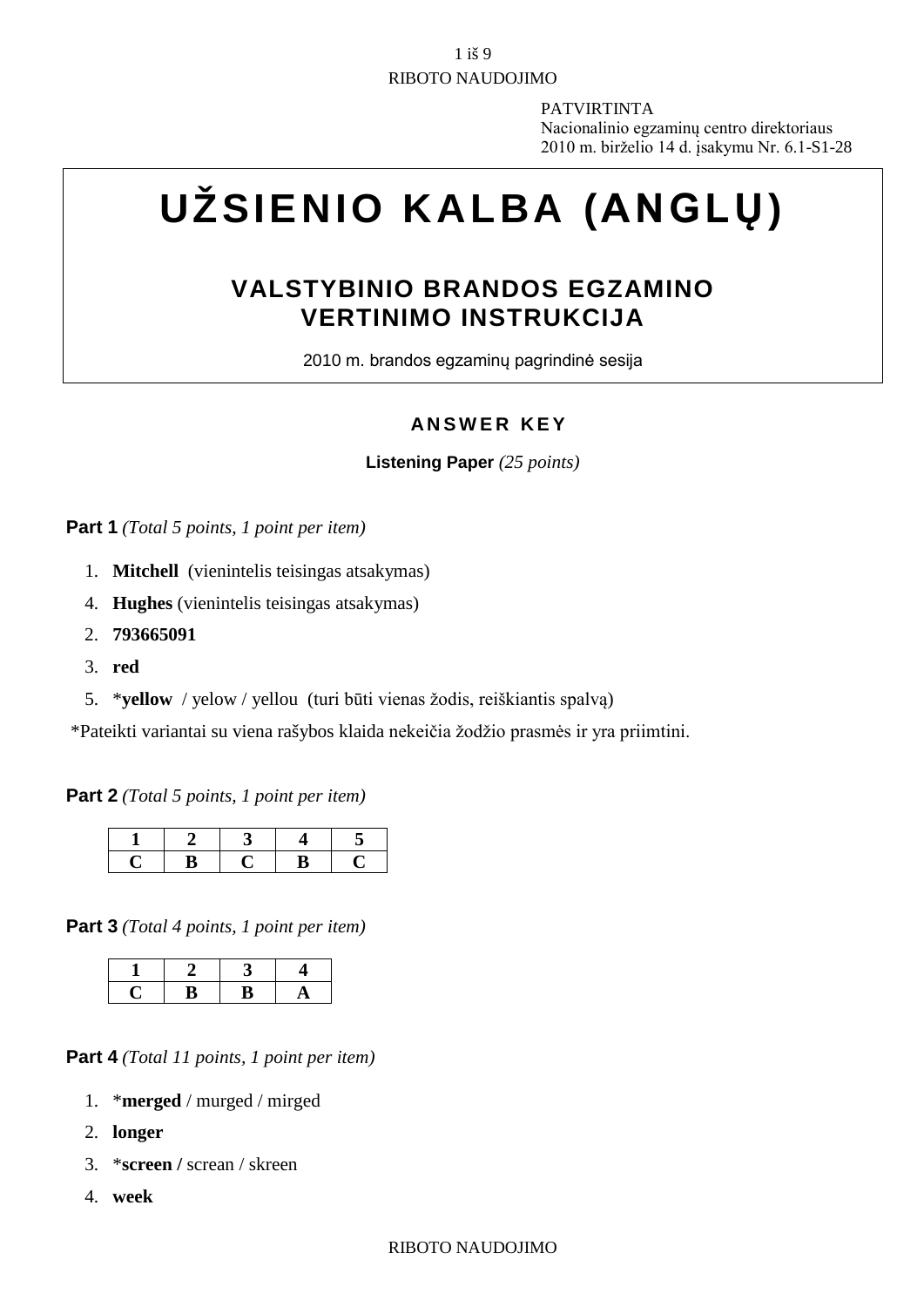UŽSIENIO KALBA (ANGLŲ) ♦ 2010 m. valstybinio brandos egzamino vertinimo instrukcija♦ Pagrindinė sesija

- 5. **2,500 / two thousand five hundred** / 2.500 / 2500
- 6. \***castle /** castles / castl / casle / kastle
- 7. \***globe** / gloube
- 8. \***tours /** tour / toures
- 9. \***articles /** article / artikles
- 10. \***changes /** change
- 11. \***seek /** seak

\*Variantai su viena rašybos ar kalbos vartojimo klaida nekeičia sakinio prasmės ir yra priimtini.

**Reading Paper** *(25 points)*

**Part 1** *(5 points, 1 point per item)*

**Part 2** *(Total 5 points, 1 point per item)*

- 1. **run**
- 2. **unique**
- 3. **works**
- 4. **enjoy**
- 5. **lighting**

**Part 3** *(6 points, 1 point per item)*

**Part 4** *(Total 9 points, 1 point per item)*

- 6. **closure**
- 7. **bold**
- 8. **distracted**
- 9. **minor**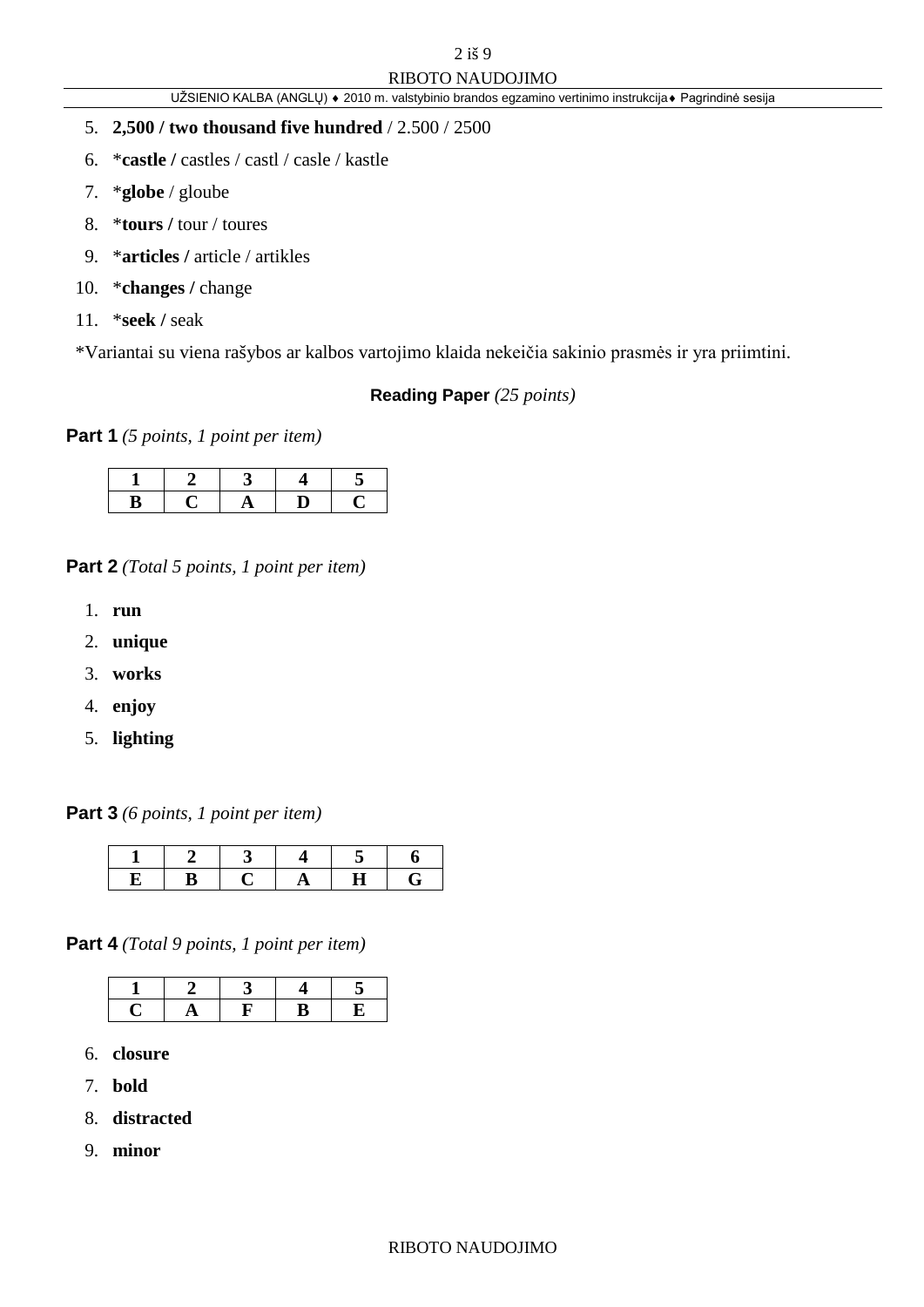UŽSIENIO KALBA (ANGLŲ) ♦ 2010 m. valstybinio brandos egzamino vertinimo instrukcija♦ Pagrindinė sesija

# **Use of English Paper** *(40 points)*

Pastaba: atsakymai su rašybos klaida vertinami 0 taškų.

**Part 1** *(8 points, 1 point per item)*

- 1. **on**
- 2. **at**
- 3. **to**
- 4. **there**
- 5. **too**
- 6. **in**
- 7. **by**
- 8. **with**

**Part 2** *(8 points, 1 point per item)*

**Part 3** *(8 points, 1 point per item)*

- 1. **survival**
- 2. **essential**
- 3. **inactive**
- 4. **pressure**
- 5. **daily**
- 6. **reduction**
- 7. **commonly**
- 8. **powerful**

**Part 4** *(8 points, 1 point per item)*

- 1. **thrill / thrilled**
- 2. **were**
- 3. **has contributed**
- 4. **provides**
- 5. **are carried**
- 6. **discovered**
- 7. **have been covered**
- 8. **is being studied / is studied**

**Part 5** *(8 points, 2 points per item)*

- 1. **am /** 'm **not used // to studying**
- 2. **wishes he // had not missed / hadn't missed**
- 3. **ought not /** oughtn't **to // have spent**
- 4. **are said // to be**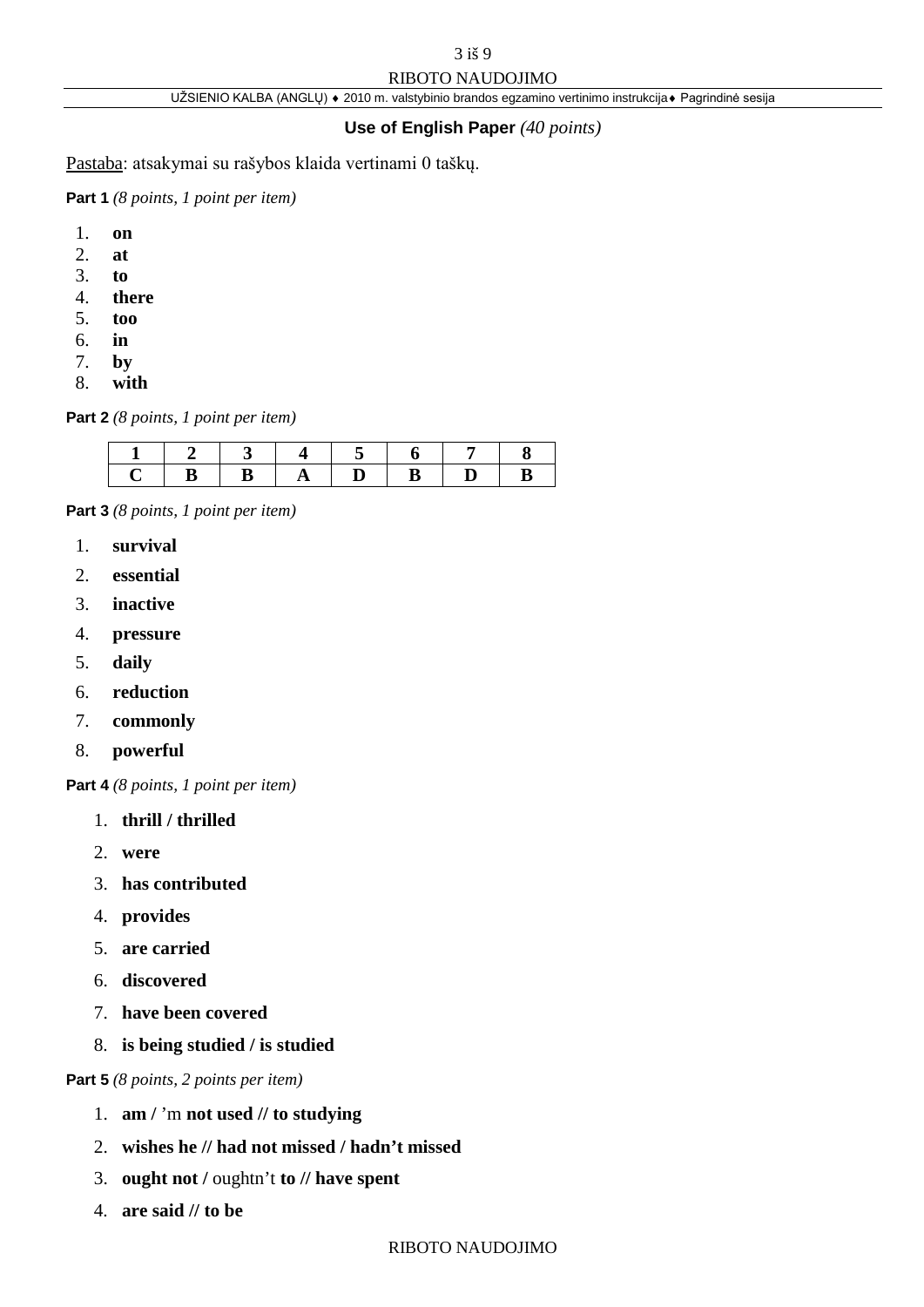#### UŽSIENIO KALBA (ANGLŲ) ♦ 2010 m. valstybinio brandos egzamino vertinimo instrukcija♦ Pagrindinė sesija

#### **Writing Paper** *(30 points)*

#### **Letter Assessment Scale** *(12 points)*

| Criteria            | <b>Score</b>            | <b>Descriptors</b>                                                                                    |  |  |  |
|---------------------|-------------------------|-------------------------------------------------------------------------------------------------------|--|--|--|
| <b>Content</b>      | 3                       | All content points included.                                                                          |  |  |  |
|                     |                         | Communicative purpose(s) fully achieved.                                                              |  |  |  |
|                     | $\overline{2}$          | All major content points included with minor omissions and/or some irrelevant content.                |  |  |  |
|                     |                         | Communicative purpose(s) partly achieved.                                                             |  |  |  |
|                     | $\mathbf{1}$            | A few content points included with major omissions and/or some irrelevant content.                    |  |  |  |
|                     |                         | Communicative purpose(s) hardly achieved.                                                             |  |  |  |
|                     | $0^{\degree}$           | Little or no content relevance. Communicative purpose(s) not achieved.                                |  |  |  |
| Layout and          | $\overline{\mathbf{3}}$ | Appropriate layout. Ideas effectively organized, parts of text (clauses, sentences)                   |  |  |  |
| <b>Organization</b> |                         | linked appropriately with suitable linking devices.                                                   |  |  |  |
|                     | $\overline{2}$          | Minor problems with layout. Minor problems with organization of ideas and linking.                    |  |  |  |
|                     |                         | Linking devices sometimes used inappropriately.                                                       |  |  |  |
|                     | $\mathbf{1}$            | Major problems with layout. Major problems with organization of ideas and linking.                    |  |  |  |
|                     |                         | Linking devices often used inappropriately.                                                           |  |  |  |
|                     | $\boldsymbol{0}$        | Inappropriate layout, organization and linking. Lack or absence of linking devices.                   |  |  |  |
| Language Use        |                         | <b>Appropriacy of Vocabulary and Grammatical Structures</b>                                           |  |  |  |
|                     | 3                       | All vocabulary and grammatical structures used appropriately to the sociolinguistic                   |  |  |  |
|                     |                         | situation (context, purpose, addressee). Register consistently appropriate (informal /                |  |  |  |
|                     |                         | neutral).                                                                                             |  |  |  |
|                     | $\overline{2}$          | Vocabulary and grammatical structures used mostly appropriately to the sociolinguistic                |  |  |  |
|                     |                         | situation. Register on the whole appropriate.                                                         |  |  |  |
|                     | $\mathbf{1}$            | Vocabulary and grammatical structures used mostly inappropriately to the sociolinguistic              |  |  |  |
|                     |                         | situation. Major problems with register.                                                              |  |  |  |
|                     | $\boldsymbol{0}$        | Vocabulary and grammatical structures used inappropriately to the sociolinguistic                     |  |  |  |
|                     |                         | situation. Little or no awareness of register.                                                        |  |  |  |
|                     |                         | Accuracy <sup>**</sup> of Vocabulary and Grammatical Structures (Spelling Included)                   |  |  |  |
|                     | $\mathbf{3}$            | Good handling of vocabulary and grammatical structures, no errors or few $(1-3)$                      |  |  |  |
|                     |                         | minor errors", meaning never obscured.                                                                |  |  |  |
|                     | $\overline{2}$          | Adequate handling of vocabulary and grammatical structures, some (4–6) errors <sup>**</sup> mostly    |  |  |  |
|                     |                         | in complex structures, meaning never obscured.                                                        |  |  |  |
|                     | $\mathbf{1}$            | Poor handling of vocabulary and grammatical structures, frequent $(7-9)$ errors <sup>**</sup> both in |  |  |  |
|                     |                         | complex (if used) and simple structures, meaning may be obscured.                                     |  |  |  |
|                     | $\boldsymbol{0}$        | Inadequate handling of vocabulary and grammatical structures, numerous (10 and more)                  |  |  |  |
|                     |                         | errors <sup>**</sup> even in simple structures, meaning may be obscured.                              |  |  |  |
| <b>Total</b> score  | 12                      |                                                                                                       |  |  |  |

\*

<sup>\*\*</sup> If the content is irrelevant and is scored 0, the whole answer is scored 0.<br>All instances of the same TYPE of error are considered as ONE error. Both British and American spelling norms are acceptable.

#### **Pastabos dėl laiško vertinimo:**

- 1. Jei laiško parašyta ne daugiau kaip 40 žodžių, užduotis nevertinama.
- 2. Jei parašyta 41–50 žodžių, vertinimas teksto organizavimo aspektu mažinamas 3 taškais.
- 3. Jei parašyta 51–60 žodžių, vertinimas teksto organizavimo aspektu mažinamas 2 taškais.
- 4. Jei parašyta 61–70 žodžių, vertinimas teksto organizavimo aspektu mažinamas 1 tašku.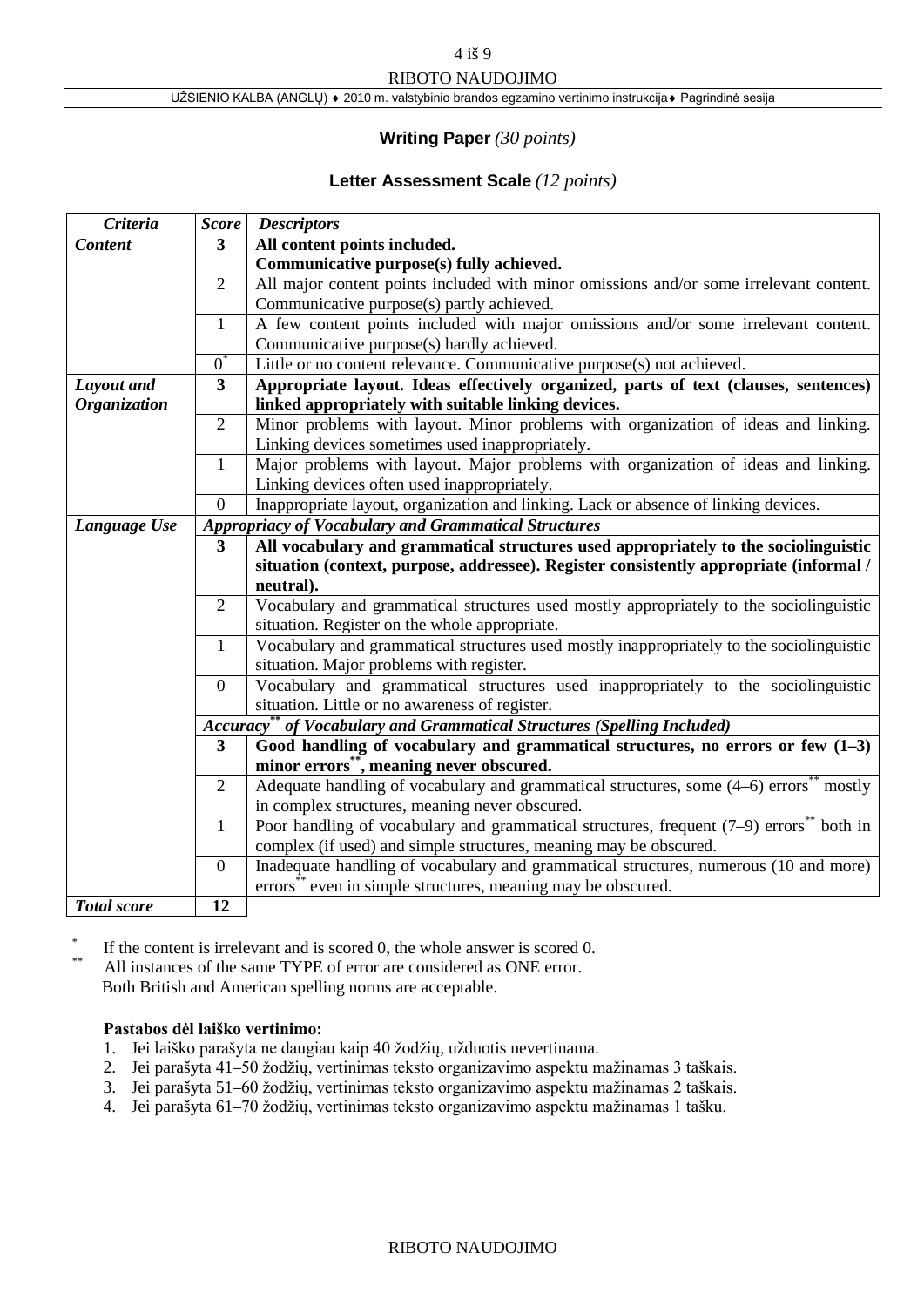UŽSIENIO KALBA (ANGLŲ) ♦ 2010 m. valstybinio brandos egzamino vertinimo instrukcija♦ Pagrindinė sesija

# **Composition Assessment Scale** *(18 points)*

| Criteria            | <b>Score</b>            | <b>Descriptors</b>                                                                                                                                     |
|---------------------|-------------------------|--------------------------------------------------------------------------------------------------------------------------------------------------------|
| <b>Content/Task</b> | 5                       | All content relevant to the topic. Excellent treatment of the topic: great variety of                                                                  |
| fulfillment         |                         | ideas, rich accurate details / examples.                                                                                                               |
|                     | $\overline{4}$          | All content relevant to the topic. Good treatment of the topic: good variety of ideas,                                                                 |
|                     |                         | accurate details / examples.                                                                                                                           |
|                     | 3                       | Most content relevant to the topic. Adequate treatment of the topic: some variety of                                                                   |
|                     |                         | ideas, reasonably accurate details / examples.                                                                                                         |
|                     | $\overline{2}$          | Some content relevance. Poor treatment of the topic: little variety of ideas, limited use of                                                           |
|                     |                         | details / examples.                                                                                                                                    |
|                     | $\mathbf{1}$            | Little content relevance. Treatment of the topic is hardly adequate: very few ideas, poor                                                              |
|                     |                         | or no use of details / examples.                                                                                                                       |
|                     | $0^*$                   | All content irrelevant. Treatment of the topic is inadequate: too few ideas, very poor or                                                              |
|                     |                         | no use of details / examples.                                                                                                                          |
| Layout and          | $\overline{\mathbf{4}}$ | Full command of layout: effective organization and paragraphing.                                                                                       |
| <b>Organization</b> |                         | Fluent expression: united ideas logically sequenced, main ideas clearly stated and                                                                     |
|                     |                         | supported. A variety of linking devices used appropriately.                                                                                            |
|                     | 3                       | Minor problems with layout: good organization and paragraphing. Adequate expression:                                                                   |
|                     |                         | adequately united, logically sequenced ideas, main ideas clearly stated and supported.                                                                 |
|                     |                         | Simple linking devices used appropriately.                                                                                                             |
|                     | $\overline{2}$          | Some problems with layout: evident attempt at organisation or paragraphing. Uneven                                                                     |
|                     |                         | expression, little unity of ideas, logical sequence difficult to follow but main ideas stand                                                           |
|                     |                         | out. Simple linking devices used mainly appropriately.                                                                                                 |
|                     | $\mathbf{1}$            | Major problems with layout: little sense of organization or paragraphing.                                                                              |
|                     |                         | Very uneven expression, no unity of ideas, very little sense of logical sequencing, ideas                                                              |
|                     |                         | difficult to follow. Linking devices not used or used inappropriately.                                                                                 |
|                     | $\mathbf{0}$            | No command of layout: no sense of organization or paragraphing.                                                                                        |
|                     |                         | Inadequate expression, no unity of ideas, no sense of logical sequence, ideas very                                                                     |
|                     |                         | difficult to follow. Linking devices not used or used inappropriately.                                                                                 |
| Language Use        |                         | Richness of Vocabulary and Grammatical Structures. Register Appropriacy                                                                                |
|                     | 5                       | Rich vocabulary and great variety of grammatical structures.                                                                                           |
|                     |                         | Register always appropriate to audience (neutral or semi-formal).                                                                                      |
|                     | $\overline{4}$          | Good vocabulary and good variety of grammatical structures.                                                                                            |
|                     |                         | Register always appropriate to audience (neutral or semi-formal).                                                                                      |
|                     | 3                       | Adequate vocabulary and some variety of grammatical structures.                                                                                        |
|                     |                         | Register mostly appropriate to audience (neutral or semi-formal).                                                                                      |
|                     | $\overline{2}$          | Poor vocabulary and no variety of grammatical structures.                                                                                              |
|                     |                         | Register often inappropriate.                                                                                                                          |
|                     | 1                       | Limited vocabulary and grammatical structures, sometimes used inadequately.                                                                            |
|                     |                         | Register mostly inappropriate.                                                                                                                         |
|                     | $\mathbf{0}$            | Very limited vocabulary and grammatical structures.                                                                                                    |
|                     |                         | Little or no awareness of register.                                                                                                                    |
|                     |                         | Accuracy** of Vocabulary and Grammatical Structures (Spelling Included)                                                                                |
|                     | 4                       | Very good control of both complex and simple vocabulary and grammatical<br>structures, no errors or few $(1-4)$ minor errors", meaning never obscured. |
|                     | 3                       | Good control of both complex and simple vocabulary and grammatical structures, a few                                                                   |
|                     |                         | (5–8) errors <sup>**</sup> , mainly in complex structures, meaning never obscured.                                                                     |
|                     | 2                       | Adequate handling of simple, but problems with complex (if used) vocabulary and                                                                        |
|                     |                         | grammatical structures, frequent $(9-12)$ errors <sup>**</sup> , meaning may be obscured.                                                              |
|                     | $\mathbf{1}$            | Problems with both complex (if used) and simple vocabulary and grammatical structures,                                                                 |
|                     |                         | frequent (13-15) errors **, meaning may be obscured.                                                                                                   |
|                     | $\boldsymbol{0}$        | Major problems with both complex (if used) and simple vocabulary and grammatical                                                                       |
|                     |                         | structures, a large number of errors <sup>**</sup> (16 and more), meaning may be obscured.                                                             |
| <b>Total score</b>  | 18                      |                                                                                                                                                        |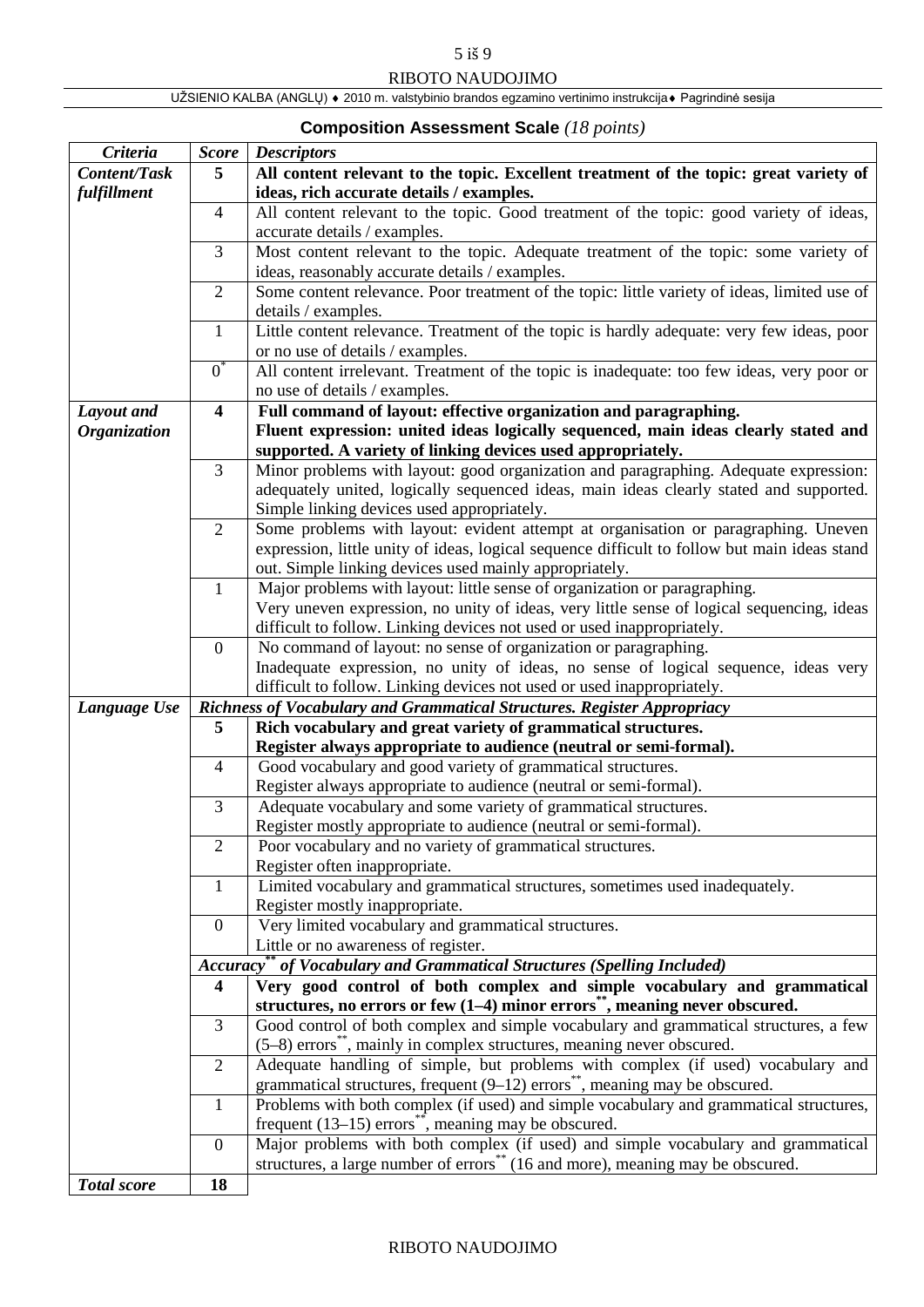#### UŽSIENIO KALBA (ANGLŲ) ♦ 2010 m. valstybinio brandos egzamino vertinimo instrukcija♦ Pagrindinė sesija

- If the content is irrelevant and is scored 0, the whole composition is scored 0. All instances of the same TYPE of error are considered as ONE error.
	-

Both British and American spelling norms are acceptable.

#### **Pastabos dėl rašinio vertinimo:**

- 1. Jei rašinio parašyta ne daugiau kaip 85 žodžiai, užduotis nevertinama.
- 2. Jei parašyta 86–110 žodžių, vertinimas teksto organizavimo aspektu mažinamas 3 taškais.
- 3. Jei parašyta 111–135 žodžiai, vertinimas teksto organizavimo aspektu mažinamas 2 taškais.
- 4. Jei parašyta 136–160 žodžių, vertinimas teksto organizavimo aspektu mažinamas 1 tašku.

# **TAPESCRIPTS**

#### **Part 1**

#### ONE

- A Yes, can I help you?
- B Two of my bags seem to be missing.
- A Where were you coming from, Madam?
- B From New York via London.
- A OK Could you to fill out this form, please?
- B I am sorry, I don't have my glasses with me. Would you mind reading it for me?
- A OK. Can I have your name, Madam?
- B Mrs Mary Mitchell that's M-I-T-C-H-E-L-L.
- A And the phone number there?
- B I'll give you my contact number 793665091.
- A Ok… Two red bags, right?
- B That's right.

#### TWO

- A One moment, please. So, how can I help you?
- B I just arrived on the plane from Johannesburg, and my suitcase is missing.
- A Oh, well, let's see then. Can you show me your ticket please?
- B Sure. Will it take long?
- A Only a few minutes. I just need to get your details. Could you spell your name for me, please?<br>B Sam Hughes, H-U-G-H-E-S and my phone number is 004827355.
- Sam Hughes. H-U-G-H-E-S and my phone number is 004827355.
- A Could you describe your suitcase for me?
- B It's a yellow, medium sized suitcase with wheels.
- A Yellow and medium sized. With the red band around the handle?
- B Yeah, that's it! How did you know?
- A Well, it is right over there, next to the column.
- B Oh, super. Thanks for your help!
- A You're welcome.

#### **Part 2**

#### **ONE**

- While preparing for his trip Ken forgot
- **A** to pack his clothes
- **B** to leave his keys
- **C** to take care of his cat
- A Now, are you sure you've got everything, Ken?
- B I think so but I get the feeling I'm missing something important.
- A You've got two huge suitcases. What can you have possibly left out?
- B That's the trouble. If I knew what it was, I'd be able to pack it.
- A Let me see if I can run your memory. Have you packed your clothes?
- B Yes.
- A Looks like you've got enough to last you a month! And keys?
- B Yes, here on the fridge.
- A So, what can you've forgotten?
- B Hi, Kitty. Of course, the cat food!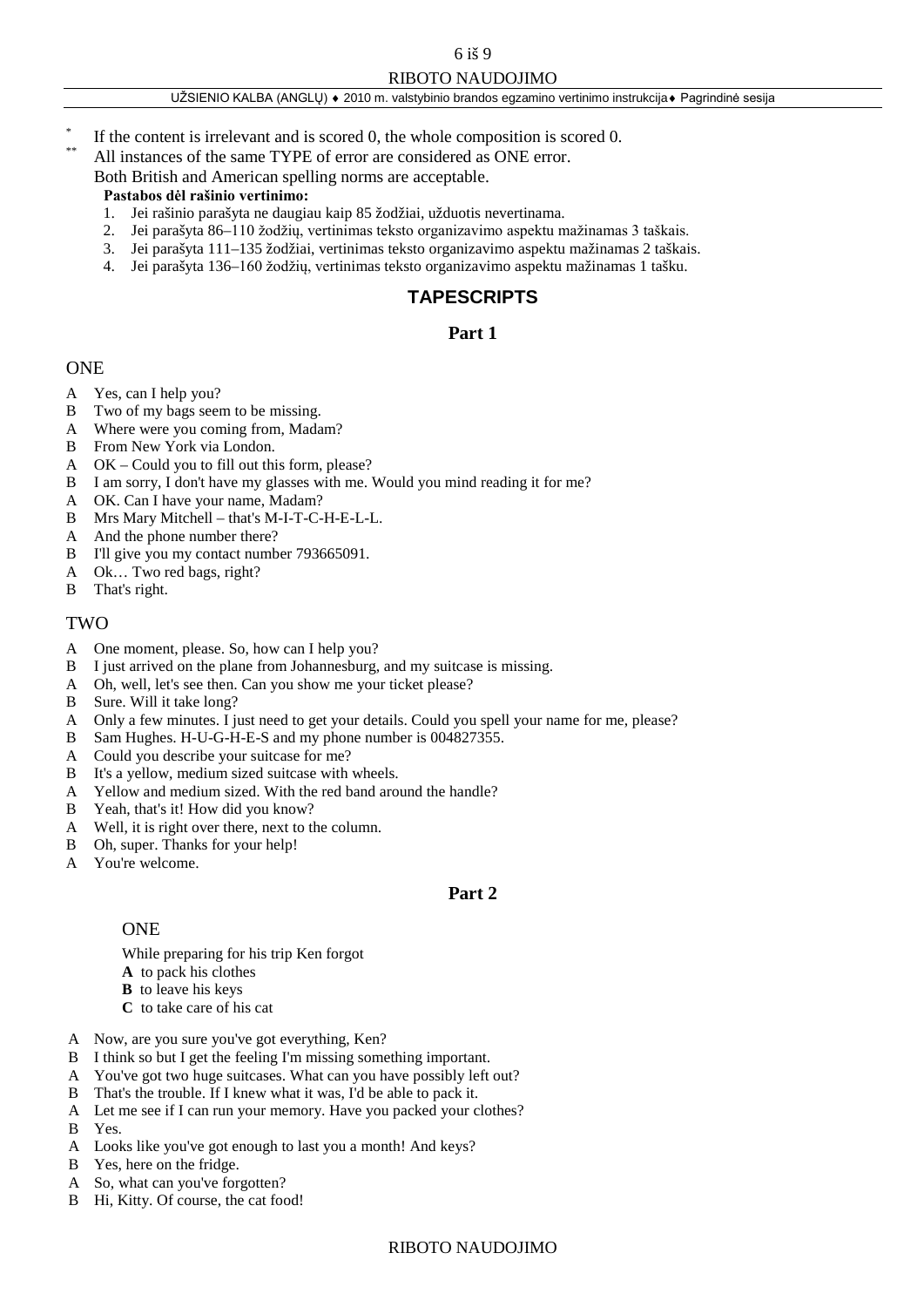#### TWO

The girl knows about painting the walls because

- **A** she studies at a college.
- **B** she used to help her uncle.
- **C** she is a project manager.
- B Let's get the paint ready. How many coats do you think we'll need?
- A Well, the walls seem quite what's the word? porous. We might need two.
- B So, have you done much of this before?
- A My uncle's a painter and a decorator back home and I often helped him out during the holidays.
- B Well, it's certainly nice to have professionals to do the painting for a change.

A You know, I need to start thinking about a business project to do for my college paper. Do you think I could write mine on this redecorating?

- B I don't see why not. But who is the project manager? Is it you or me?
- A I'll be the painter, OK?

#### THREE

What activity does the girl choose in the sports centre?

- **A** swimming
- **B** diving
- **C** tennis
- A What are you up to?
- B Oh, just looking at what's being offered at the sports centre.
- A Why?
- B Well, I promised myself that I was going to get fit. I want to participate in a sport. I just don't know which one.
- A Well, do you like team sports or individual sports?
- B It doesn't matter, really.
- A Do you like swimming or diving?
- B Neither, I can't swim!
- A What... what sports do you like watching then?
- B I really enjoyed the tennis when I went to Wimbledon last summer.
- A So maybe a racquet sport then?
- B Perfect!

#### **FOUR**

- What does Jack tell Simone to do?
- **A** to help him in the kitchen
- **B** to cut the onions
- **C** to peel the potatoes
- A Jack, have you got a moment?
- B What have I done wrong now?

A No, no, no. It's nothing like that. Can I help you in the kitchen? I think I should know more about what you do. It could make us more of a team.

- B Teamwork! OK, Simone, I'll grab an apron and peel some potatoes.
- A This is quite hard work, isn't it?
- B Sure is! Then you need to chop the onions and that'll bring tears to your eyes!
- A Actually, Jack, I have to go. Keep up the good work!
- B Oh, right, see you later. I guess a little teamwork is better than none.

#### FIVE

What time did the man book the tickets for?

- **A** 7 a.m. on Tuesday
- **B** 7 p.m. on Tuesday
- **C** 7 p.m. on Thursday
- A Good morning, London Attractions.
- B I'd like to book two tickets for next week. For the River Boat cruise, please.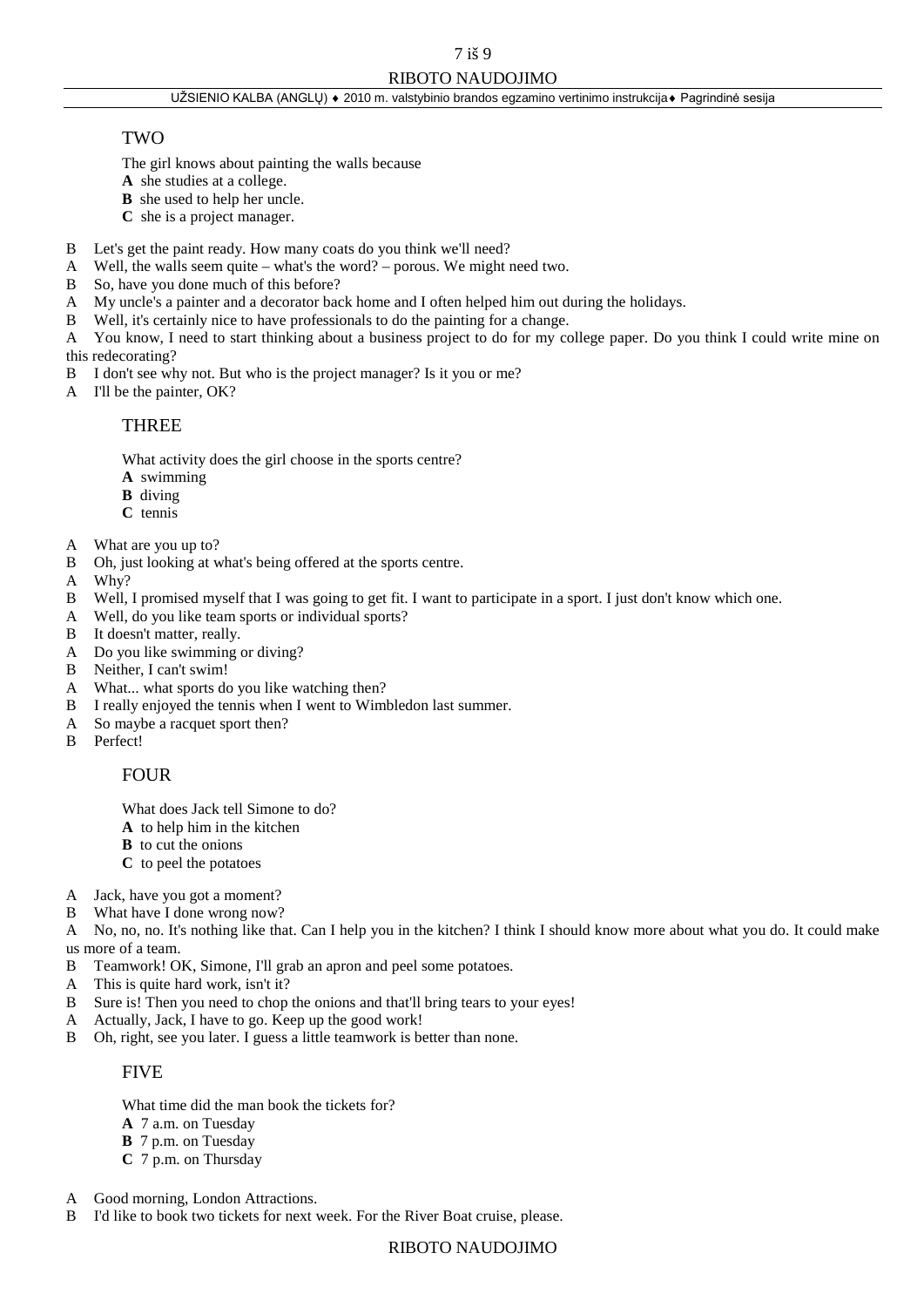- A OK. When?
- B Next Thursday.
- A Sorry?
- B Thursday.
- A I'm sorry, sir, is that Tuesday, the first, or Thursday, the third?
- B Thursday, the third.
- A Alright, and what time would you like?
- B In the evening.
- A Because it's winter, the last trip is at 7.00. Is that OK?
- B Yes, thanks.

#### **Part 3**

Last summer Jessica Ennis, a 23-year-old athlete, won gold in the heptathlon at the World Athletics Championships only one year after a career-threatening injury. She is in our studio today where she will reveal her seven steps to her success in her own words. Q When did you start showing your competitive character, Jessica?

Well, my mum always said that from a young age I was very determined and I knew what I wanted. Once I'd achieved something it was straight on to the next thing. If I want to change something in my life, I'll just do it. I'll train that little bit harder or do a little bit more work on that technique.

Q Who in your family set that example of determination?

My mum works for a charity that helps people with substance-abuse problems. You have to have so much patience. My mum has that and I really admire her for it. My dad's a painter and a decorator. He was born in Jamaica and he had a happy life there. Then moved over here when he was 13. I was brought up with culture – my dad always cooked Jamaican food and told us about our roots. When my dad moved to England, it was a really difficult time to be black, and I feel lucky that I'm a part of this generation and not his.

Q How do you get on with your coach?

Tony has been coaching me since I was a kid so we know each other very well. Tony's always saying, 'Come on, get aggressive', but that doesn't come easily to me. Some athletes are out there slapping their thighs and getting into it, but I'm more internal. I end up angry and frustrated and I don't want to know. For a while he got a bit confused but I think he's realised that telling me to be aggressive doesn't work, so now he says things like 'Speed across the circle', because we've worked out that those instructions are more helpful.

Q Jessica, you have a dog, it must be difficult to devote time to your pet, how do you manage?

Tony really didn't want me to get a dog. He thinks that everything's a distraction unless it's athletics, and he was worried that Myla, my chocolate labrador, would be a bad influence. But my argument was that she'd be a nice distraction, something to focus on instead of coming home and worrying about training. So at Easter he finally relented.

She's still just a puppy so she's been trashing the house, she whines early in the morning and she snores loudly too. But she's so cute when you see her and you think, 'Aw, I forgive you!'

Q So, how has your gold medal changed your attitude towards yourself?

I keep my medal on my bedside table. I have a little peek at it every day just to remind myself, and to check that it's safe. It took a while to sink in; it would creep into my head and I'd think, 'Oh, my God, I'm the world champion! I've won!' It's so weird, I have to keep reminding myself. Thinking about it still makes me feel excited – and shocked. Some people don't manage that in the whole of their career. To achieve it at 23 is pretty special.

#### **Part 4**

*Microsoft Encarta* was a [multimedia](http://en.wikipedia.org/wiki/Multimedia) [encyclopaedia](http://en.wikipedia.org/wiki/Encyclopedia) published by *Microsoft* from 1993 until 2009. The name *Encarta* was created by an advertising agency. The multimedia *Encarta* is considered the successor of several famous American encyclopaedias such as *Funk and Wagnalls* and *Collier*. None of these successful encyclopaedias remained in print for long after being **merged** with *Encarta*.

Similar encyclopaedias under the *Encarta* [trademark](http://en.wikipedia.org/wiki/Trademark) were published in various languages, including [German,](http://en.wikipedia.org/wiki/German_language) [French,](http://en.wikipedia.org/wiki/French_language) [Spanish,](http://en.wikipedia.org/wiki/Spanish_language)  [Dutch,](http://en.wikipedia.org/wiki/Dutch_language) [Italian,](http://en.wikipedia.org/wiki/Italian_language) [Portuguese](http://en.wikipedia.org/wiki/Portuguese_language) and [Japanese.](http://en.wikipedia.org/wiki/Japanese_language) New articles were written and shortened or lengthened to reflect the relevance of information in each language. For example, the English version of *Encarta* had a much **longer** chapter on Shakespeare than on Cervantes, while the Spanish version balances the entries more evenly. The British editors substituted British English words for American English words so, for example, 'pants' became 'trousers'.

Once *Encarta* was up and running, the **screen** was full of colour thanks to the bright interface. Next, there was the 'Update *Encarta*' option. This means you could keep your version of *Encarta* up to date with the latest articles and web links. There were about 3–4 updates per **week**. The *Encarta* web centre had links from all over the world, these links were checked first by people in the know to make sure that all the information was valid and correct.

*Encarta* contained hundreds of videos from the Discovery Channel all the way to timelines and virtual tours of landmarks. *Encarta* also had over **2,500** audioclips for users to listen to, from speech snippets to complete pieces of music.